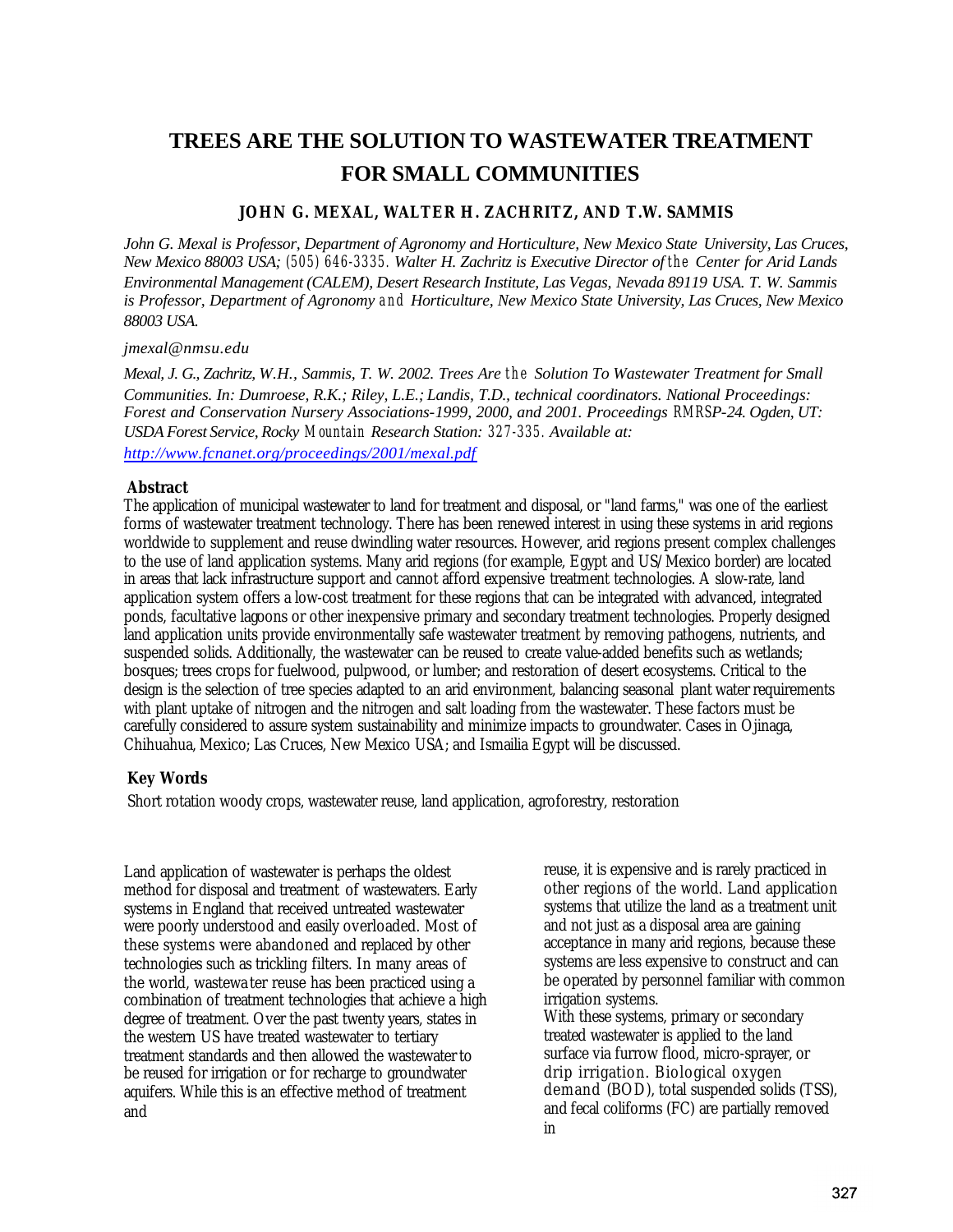the primary or secondary treatment steps. The land application unit removes additional BOD, TSS, and FC as well as nitrogen and phosphorus. The soil and plants act as filters that trap and treat, through various mechanisms, contaminants in the wastewater and allow the remaining wastewater (effluent) to drain through the soil profile (Watanabe 1997). The wastewater provides an effective source of nutrients that the tree roots assimilate. The net effect is a beneficial system allowing for both the effective remediation of wastes and the recycling of water, nutrients, and carbon via biomass production (Kerr and Sopper 1982; Bastian 1986). Not only is the waste problem managed, but also there is a potential for creating valueadded products for economic development within the community from the resultant biomass. Several options including fiber farm plantations, bosque restoration, parks, and Christmas tree plantations have been proposed.

The basic approach to the design of land application systems is based on balancing the input of water and nitrogen (Figure 1) as outlined by Metcalf and Eddy Inc (1990) and WCPF (1989). The yearly wastewater application rate is based on the amount of total nitrogen (TN) allowed to enter the groundwater. Typically this is given in terms of the concentration of

NO3 -N in the wastewater reaching the ground water which can not exceed the drinking water standard of 10 mg NO3 -N /L. The nitrogen uptake by the crop is related to evapotranspiration and crop yield using the evapotranspiration production function. The water balance for this system with a selected tree species can be determined from locally derived data to determine the area required for the land application system. More importantly this information must incorporate plant nitrogen uptake rates and water use rates or crop coefficients to allow for proper balancing and ultimate system sizing. Finally, salt loading on the soil and its impact on tree survival and growth must also be considered. Many plants are less tolerant to salt during the establishment stage than in later stages, so alternative sources of water maybe required. Salt loading guidelines are provided in several resources such as WPCF (1990) and FAO (1992). Unfortunately, current design models do not take into account salt loading and interactions with soil EC. Systems we have dealt with have had salinities as high as 3,500 mg/L.



Figure 1. Mass flow schematic of the land application system for treating and reusing wastewater.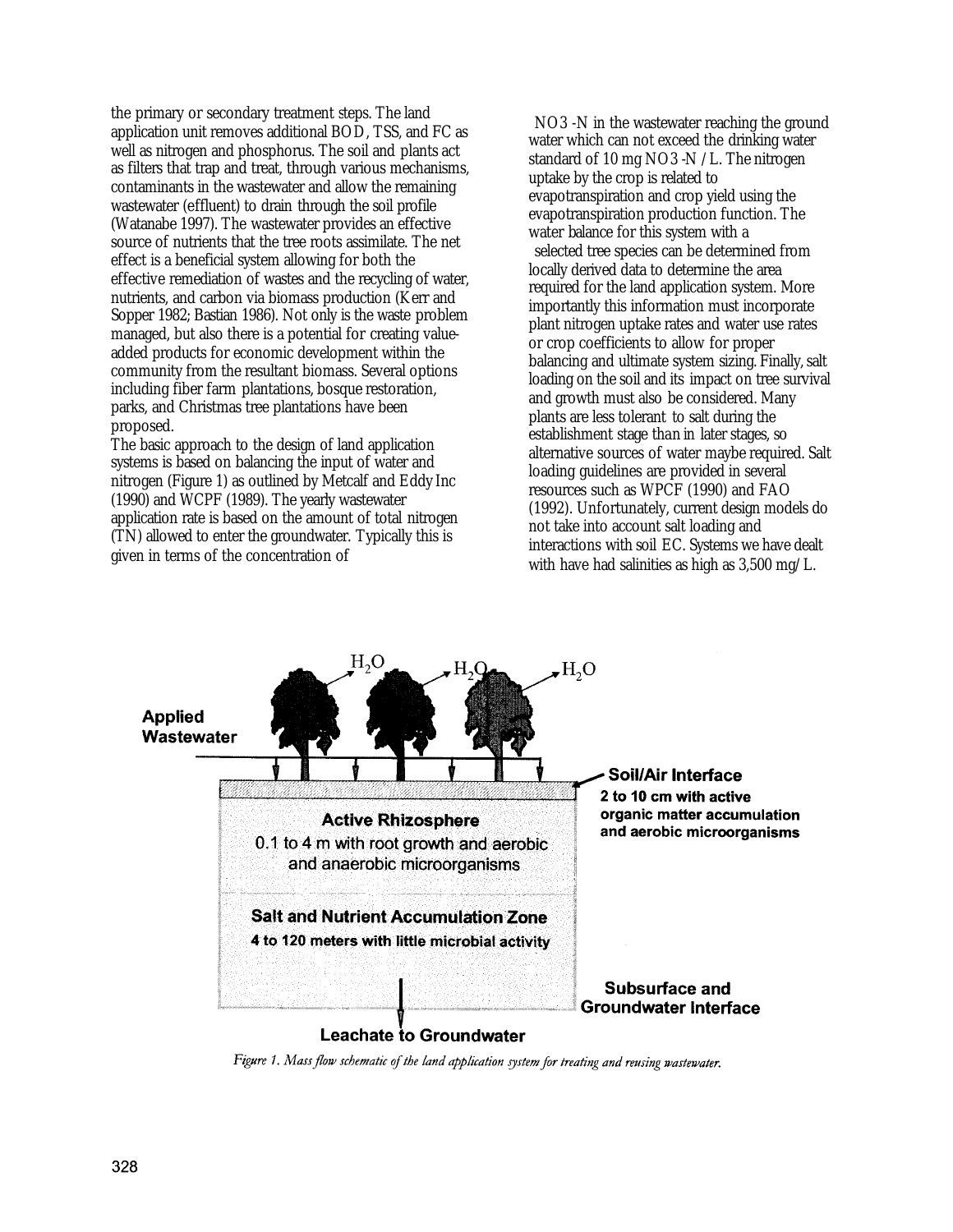In the following sections, we provide summary information about three land application systems we have been involved with in arid regions.

#### **OJINAGA, CHIHUAHUA, MEXICO**

Ojinaga is located in the state of Chihuahua, Mexico, and situated at the confluence of the Rio Grande (Rio Bravo) and Rio Conchos on the U.S.-Mexico border. The climate is arid, with an annual rainfall of less than 250mm, and temperatures ranging from -10°C to 50°C. The combined population of Ojinaga with its sister city, Presidio, Texas, is approximately 27,000 inhabitants. Ojinaga is demographically typical of smaller and intermediatesized border communities. However, the population of Ojinaga has dropped from about 26,000 in 1980 to 23,600 people in 1995 because of emigration (USEPA 1996). Ojinaga is an agricultural community with 12,000 ha of irrigable farmland, but less than one-half of this land is currently producing crops such as alfalfa, corn, wheat, cotton, melons, onions, and pecans. One of the primary reasons that the land remains unfarmed is the landholdings average only five hectares each, making them too small to provide a sole source of income (Nuiiez 1997). Consequently, many landowners have abandoned the land for employment in *maquiladoras* (twin plants) or in the US. Further, salty irrigation water has created unsuitable conditions for the production of many agronomic crops on some fields (Mexal 1997). Historically, the municipal sewage has been piped directly into an anaerobic lagoon, which acts as a settling pond for separating the solids from the waste

stream and providing some reduction in waste strength. The  $1.5$  ha  $(45,000 \text{ m}^3)$  unlined treatment lagoon, which had served the Ojinaga community for over 30 years, was taken off-line in 1994 because it had filled with settled solids. A new 2 ha (60,000 m3) anaerobic lagoon was constructed and put online in 1995, but it is expected to fill with collected solids within a few years. The existing wastewater treatment system is a single cell anaerobic lagoon receiving primarily municipal wastewater. Industries in the area, including bicycle assembly, slaughterhouse, and several cottage industries, appear to contribute little in the way of metals or toxic organics, but do contribute to hydraulic and organic loading of the wastewater. The slaughterhouse wastewater is intermittent, but high strength. The single-stage anaerobic lagoon is designed to remove biological oxygen demand (BOD), total suspended solids (TSS), and fecal coliform (FC) to some degree (Table 1). Wastewater from this system currently flows to pasture land and directly into the Rio Grande, resulting in serious FC contamination of the river (Figure 2). The FC contamination presents a serious health hazard to down stream users on both sides of the border, including recreation users in the Big Bend National Park. In the future, the waste stream would flow to the land application unit for final treatment and disposal.

| <b>Parameter/Site</b>            | Ojinaga, Mexico      | Las Cruces, USA         | Ismailia, Egypt                 |
|----------------------------------|----------------------|-------------------------|---------------------------------|
| <b>Treatment Train</b>           | Screens/Primary-     | Screens/Primary-        | Screens/Grit/Primary-           |
|                                  | Anaerobic Lagoon     | Aerated Lagoon          | Aerated /Facultative Lagoon     |
| <b>Disinfection</b>              | No                   | No.                     | No                              |
| Effluent BOD, mg/L               | 29-43                | 30                      | 46                              |
| <b>Effluent TSS, mg/L</b>        | 15                   | 30                      | 23                              |
| Effluent TN, mg/L                | 14-37                | 45                      | 45                              |
| <b>Effluent TDS, mg/L</b>        | 1.950-2.220          | 2,000-3,000             | 550                             |
| Flow, $m^3$ /day                 | 6.048                | 1.514                   | 90.000                          |
| <b>Land Application Area, ha</b> | 500                  | 32                      | 200-2000                        |
| Rainfall, mm/year                | 280                  | 216                     | <2                              |
| PET, mm/year                     | 2.450                | 2,220                   | 2.341                           |
| <b>Selected Crop(s)</b>          | Eucalyptus/          | Creosote Bush, FourWing | Italian Cypress,                |
|                                  | <b>Hybrid Poplar</b> | Saltbush, Mesquite      | Stone Pine.<br>African mahogany |
| <b>Products</b>                  | Wood Pulp            | Habitat Creation        | Wood Products and Fuel<br>wood  |

Table 1. System and wastewater characteristics of the three land application processes.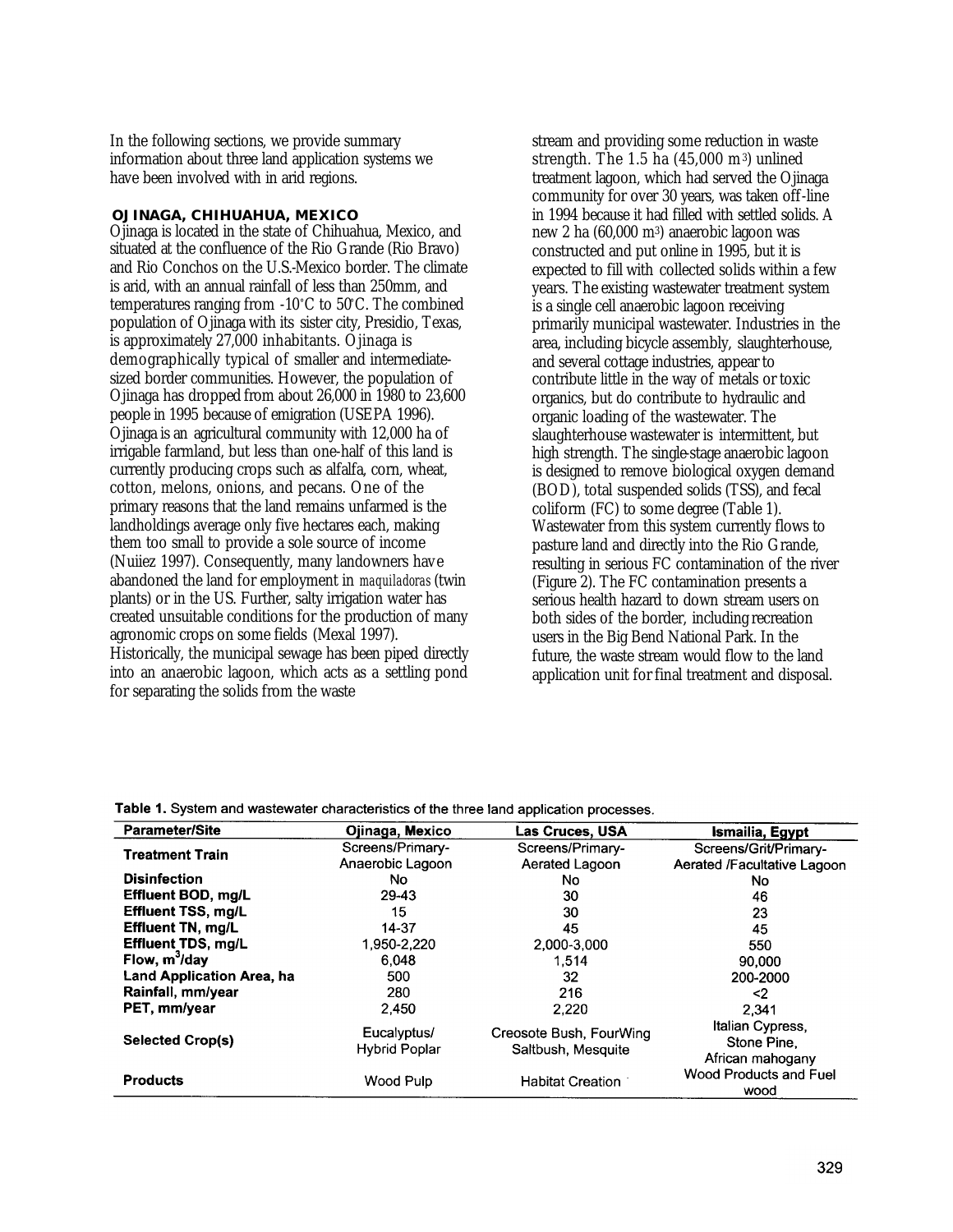

Figure 2. Fecal coliform contamination of the Rio Grande (# colonies/ 100 mL river water) above and below the discharge point of the primary treatment lagoon for the community of Ojinaga, Chihuahua, Mexico.



Figure 3. Three-year-old eucalyptus and hybrid poplar plantation under flood irrigation with treated wastewater in Ojinaga, Mexico.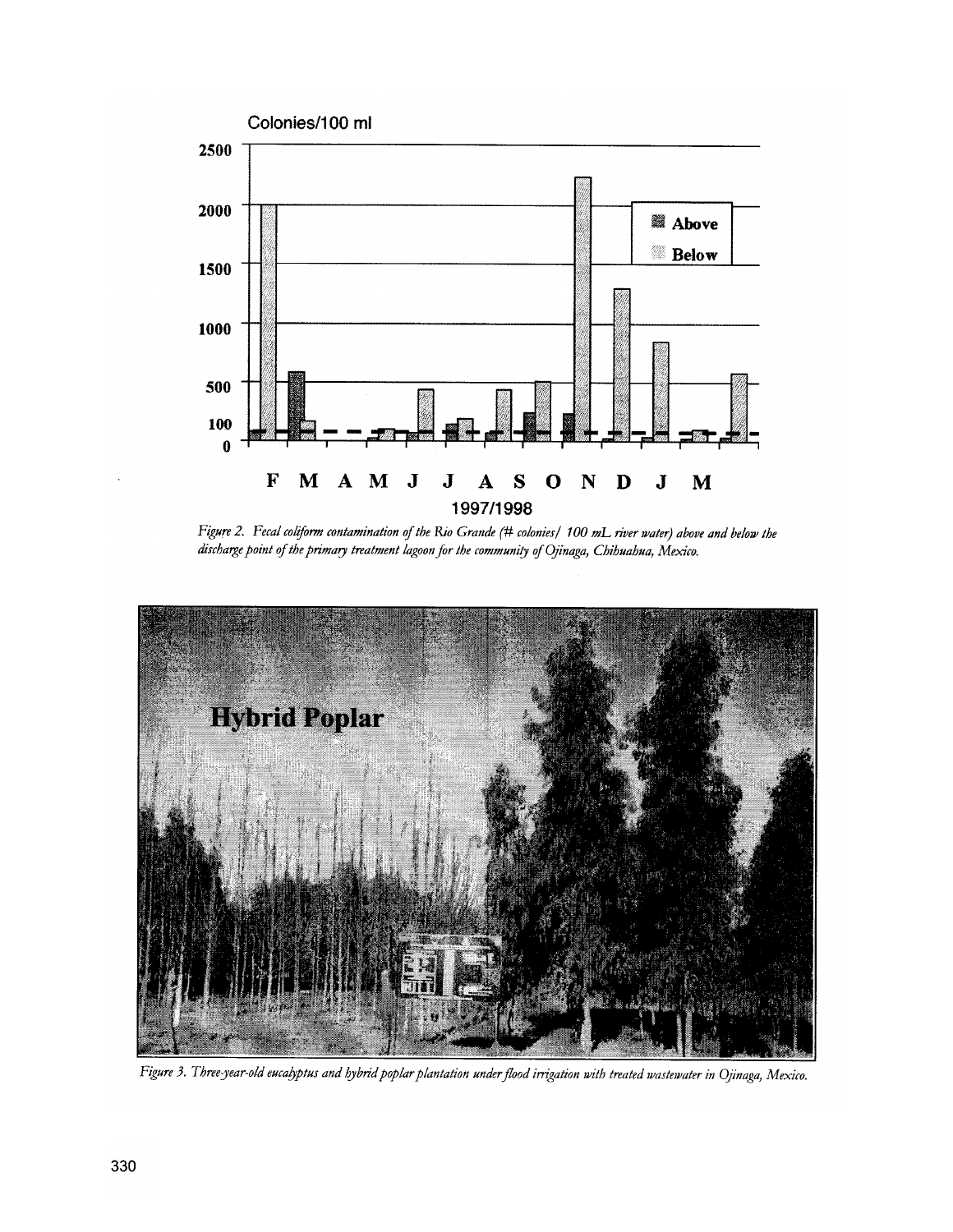

Figure 4. A) Survival (%) and B) beight growth (m) of eucalyptus (clone E4019), hybrid poplar (clone P367), and Robinia pseudoacacia after four growing seasons in Ojinaga, Mexico.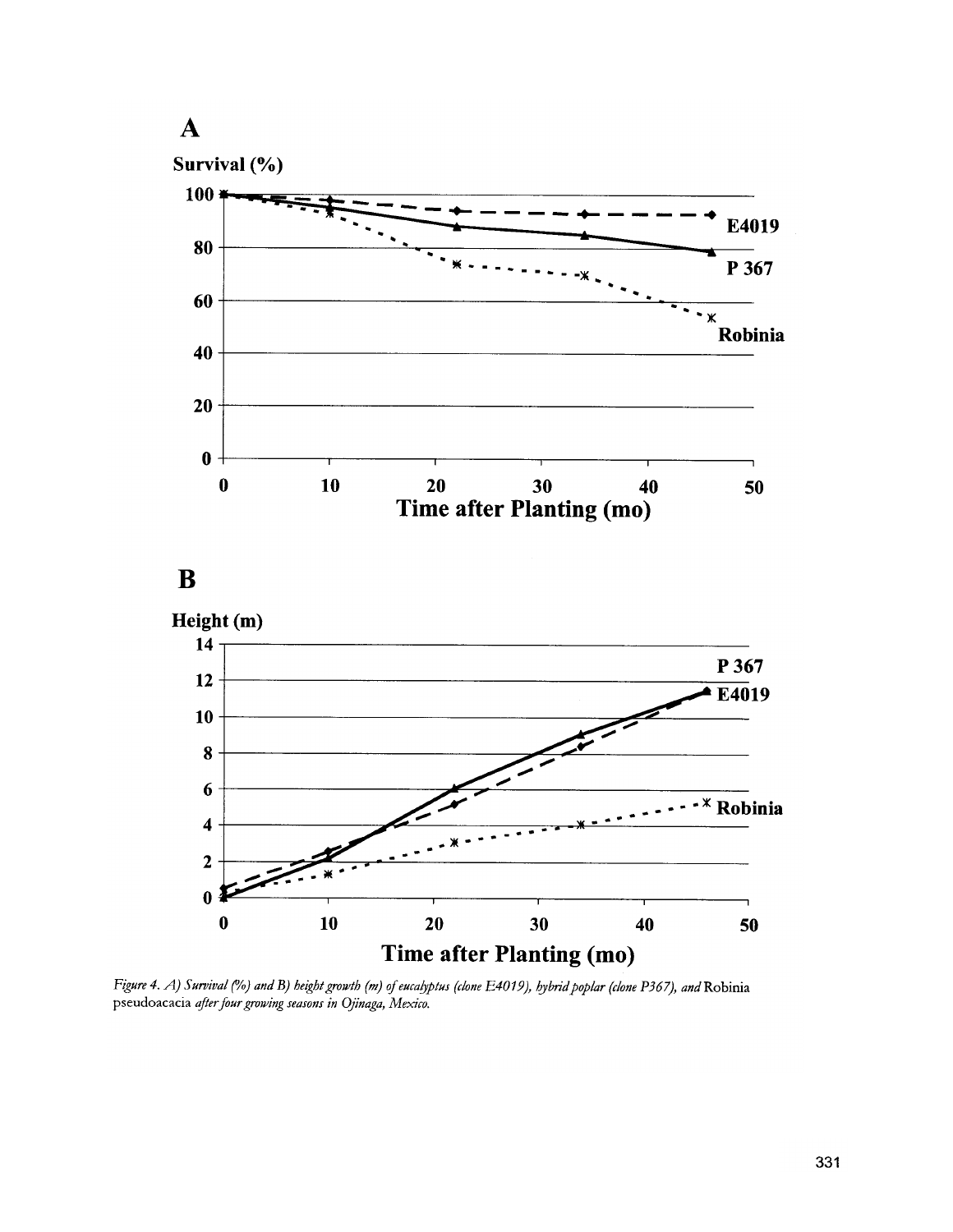A pilot land application site (- 1.1 ha total area) was established in April 1997. *Eucalyptus* and *Robinia*  seedlings, and *Populus* cuttings were transplanted at a 2m x 2m spacing (Figure 3). All of the plots were manually flood irrigated with water from an oxbow lake during the first growing season. The plots were flood irrigated with wastewater effluent and monitored for three additional years. Monitoring included wastewater effluent and groundwater quality characteristics, soils, and plant growth. Local PET and rainfall data was used to schedule irrigation rates.

After four years, there was minimal impact to groundwater with no increases in fecal coliform or nitrate and about a 10 percent increase in groundwater salinity. Tree growth results indicated that the optimal tree species were *Eucalyptus* and the 367 hybrid popular clones (Figure 4). The best clones survived well  $($ >75% survival) and were over 11 m tall after four growing seasons. The growth rates achieved for these clones exceed expectations and may allow harvesting on a five-year rotation. This is one to four-years faster than other studies of similar species and will improve the overall economic impact of the process.

A full-scale system for the community could support a land application system of about 100 ha, and the capital costs for this system could be 30% less than conventional treatment systems while producing a highly saleable byproduct of wood chips for pulp. This endeavor could produce community-based jobs and have a positive cash flow for the operation and maintenance. Ojinaga has been involved in a master plan development process for the past three years for the development of a new treatment plant.

# **LAS CRUCES, NEW MEXICO USA**

The City of Las Cruces West Mesa Industrial Park has a stand-alone, centralized wastewater treatment plant. The industrial park was started in 1982, but the waste treatment facility was not completed until the summer of 2000. The goal of-the system is to provide effective wastewater collection and treatment that will encourage the expansion of the Park, and also minimize the environmental impact of the Park on its surroundings by eliminating individual systems operated by Park tenants. Aerated lagoons were selected as the best treatment technology because they are reliable with low capital and operations costs. The City of Las Cruces Pretreatment Ordinance requires industrial and commercial wastes be treated to reduce BOD to 250 mg/l and TSS to 200 mg/1. This pretreatment

requirement also ensures that the facility will receive a fairly uniform influent quality. The proposed facility is expected to reduce these levels to produce an effluent quality of 30 mg/l BOD and 30 mg/1 TSS (Table 1). This lagoon system typically produces low volumes of sludge that could be applied to the land application site as a source of additional fertilizer and organic matter.

One lift station transports the pre-filtered, treated effluent to the land application site, which consists of 23 sprinkler zones, 1,600 sprinklers and 21,493 m of pipe covering 32 ha. Construction of the land application site used low impact methods to minimize disturbance to the native vegetation. The application of the effluent wastewater is operated on a rotational basis to allow infiltration of the wastewater and the nitrogen uptake by the native plants. The total capital costs for construction of the wastewater collection and treatment facilities was \$2,700,000.

The goal of this system was to treat and dispose of wastewater in a cost-effective manner. A secondary benefit was the creation of improved desert habitat. Based on the water quality there was concern about accumulation of salts and the high concentration of nitrogen in the wastewater. Selecting native vegetation, primarily mesquite *(Prosopis* sp.) and creosote bush *(Larrea tridentata)*  (Figure 5) allowed the system to accept high salt loadings while maintaining water application rates that would not have a negative impact on groundwater (75 m). Vegetation cover will be evaluated and soil will be monitored for the accumulation of salts beginning in 2002.

## **ISMAILIA, EGYPT**

The Ismailia Serrabium Wastewater Treatment Plant was built by Egypt and US AID in 1995 and is operated by the Suez Canal Authority. Ismailia has a population of about 500,000 and is located 9.4 km from treatment plant. The treatment plant design capacity is 90,000 m3/d and the current flow is 80-85,000 m3/d (Table 1). Wastewater flow is divided to two parallel treatment branches with three lagoons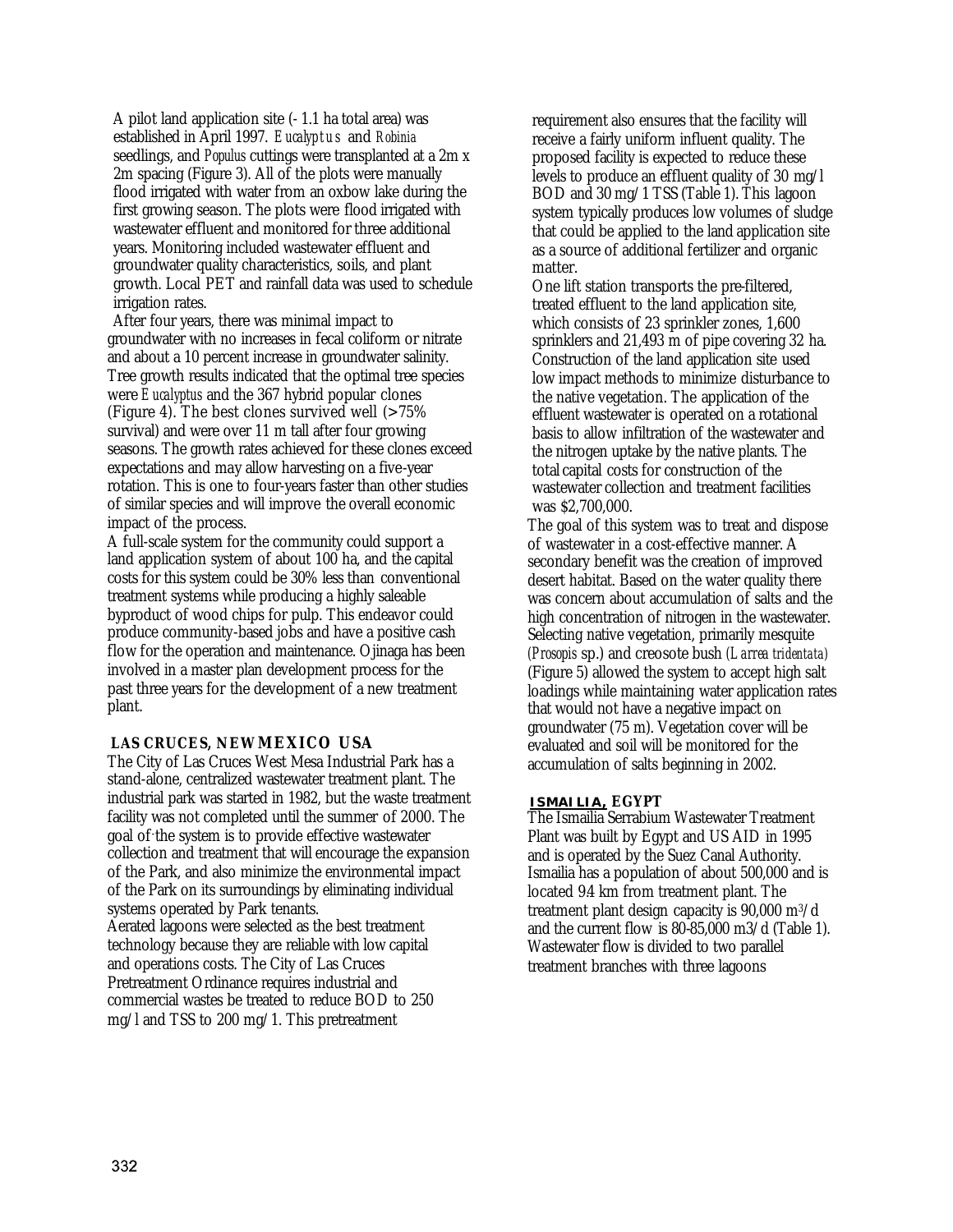(aerated, facultative, and polishing lagoons) for each branch. The aerated lagoon has 20 aerators with 10 operating at any one time. The facultative lagoon also has 10 aerators that are used only as needed to increase dissolved oxygen. The polishing lagoon is 3.5 m deep to facilitate the removal of FC and *Ascaris* eggs. The total detention time of the system is 11 days, designed to reduce BOD, *TSS, Ascaris* eggs, and FC. *Ascaris* eggs and FC are considered the major health risk for using wastewater for reuse. The treatment plant does not have a disinfection unit nor does it provide tertiary treatment for nutrient removal. This treatment plant is a standard design for Egypt and several other similar systems are located in other areas of the country.

The land application facility is about 2 years old and uses a land area of about 200 ha with up to 2,000 ha available. The facility supports nursery and grow out operations. About 75 ha have been planted since July of 1998. Seedlings are planted on 3 m x 3 m spacing

and drip irrigated with treated wastewater (Figure 6). The wastewater is filtered through an inline screen and then through several sand filters before it is delivered to the irrigation system. Ground water in the area is at about 8 m. The nursery production capacity at Serrabium Forest is 100,000 trees per year. The trees are grown in polybags (12 x 15 cm), using a sand: clay: peat moss medium, and irrigated with wastewater. No additional fertilizer is applied during the nursery phase. Tree species produced are *P. pinea, P. halepensis, P. brutia* var. *eldarica, Khaya senegalensis, Cupressus sempervirens, Morus alba, Moms japonica,* and *Cassia* sp. The trees will be used for fuelwood, construction lumber, quality hardwood lumber, and silkworm production.



Figure 5. Landscape with mixed mesquite (Prosopis) and creosote bush (Larrea) at the West Mesa Industrial Park land application site, Las Cruces, NM.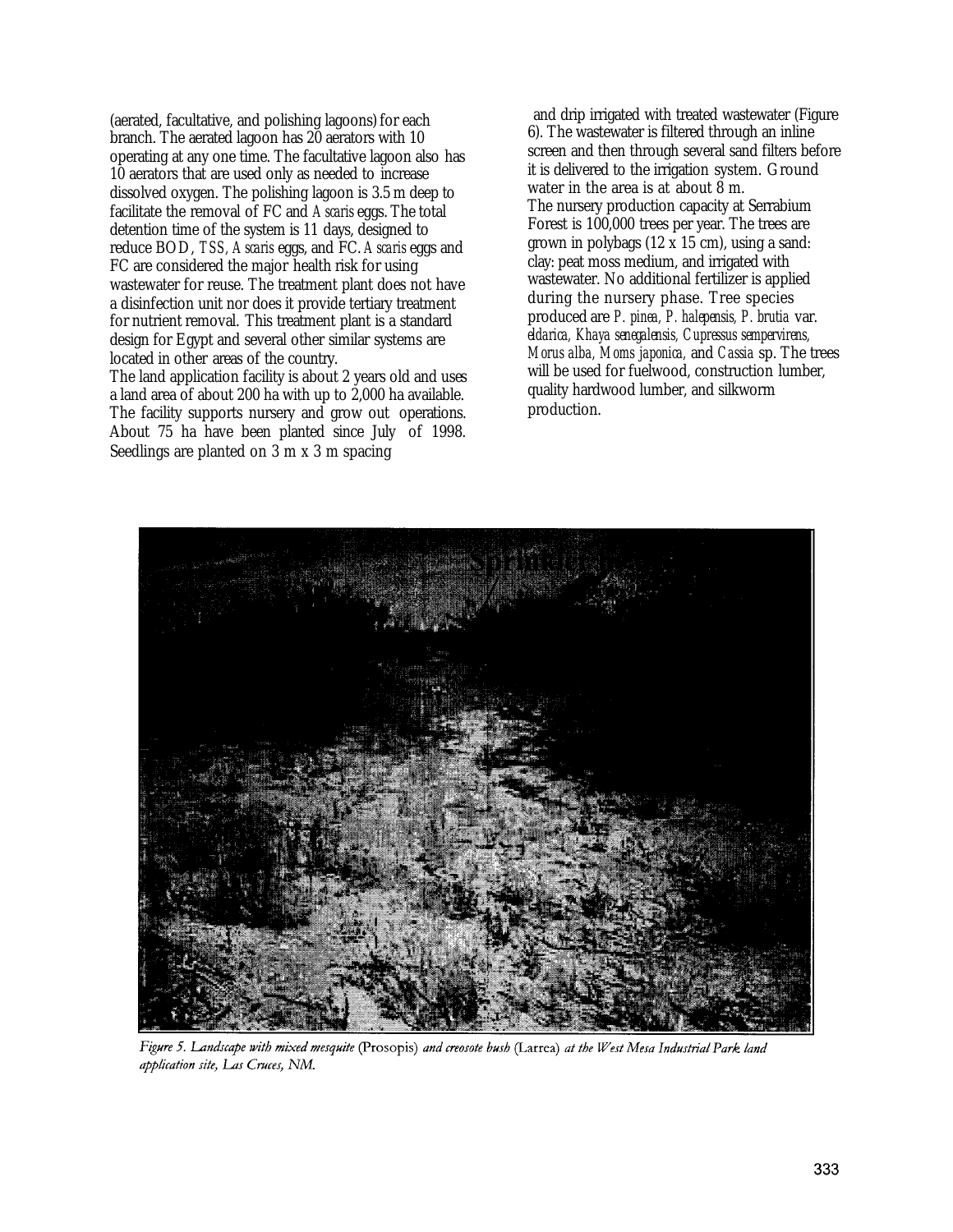

Figure 6. Two-year-old Italian cypress plantation under drip irrigation with treated wastewater in Ismailia, Egypt

Initial observations illustrate the need to optimize this wastewater system. Individual trees are surrounded with 1 m wells for irrigation. Nevertheless, soil at the midpoint between trees ('-4.2 m from the trunk of each tree) was saturated just below the soil surface. There was no soil layering or caliche development but attenuation of root development occurred at a soil depth of about 40 cm, presumably from hypoxia. This indicates over application of wastewater to the tree plots with no consideration of actual PET requirements. There is a high risk of groundwater contamination with this rate of application and a concentration of 45 mg N/L in the wastewater and depth to groundwater of about 8 m. Egypt is planning to expand this model to at least a dozen other cities and without proper guidelines all these sites are at risk.

## **SUMMARY**

These land application systems are in arid regions with low rainfall and high potential evapotranspiration. Thus, all water needs must be met by applied irrigation wastewater. This applied water must be balanced against the needs of the plant and salt and nitrogen loading to assure the development of a sustainable design. These conflicting interactions must be resolved through proper plant selection, site

management, and irrigation scheduling. Proper safety precautions for personnel at these sites must be provided to minimize the risk of disease transmission. Finally the goals of the system in terms of the final product need to be incorporated into the process. Systems can be developed to produce revenue streams that can offset or some cases exceed operational costs. These systems can be publicly owned or private ventures, but infrastructure and community support must be developed well in advance and are essentially to the success of the project.

#### **REFERENCES**

- Bastian, RK, and Ryan, JA. 1986. Design and management of successful land application systems, p.217-234. In Proceedings. Utilization, treatment, and disposal of waste on land. Soil Science Society of America, Madison, Wisconsin.
- Flores, JC. 1994. Presidente, Junta Municipal de Agua y Saneamiento de Ojinaga. Personal Communication.